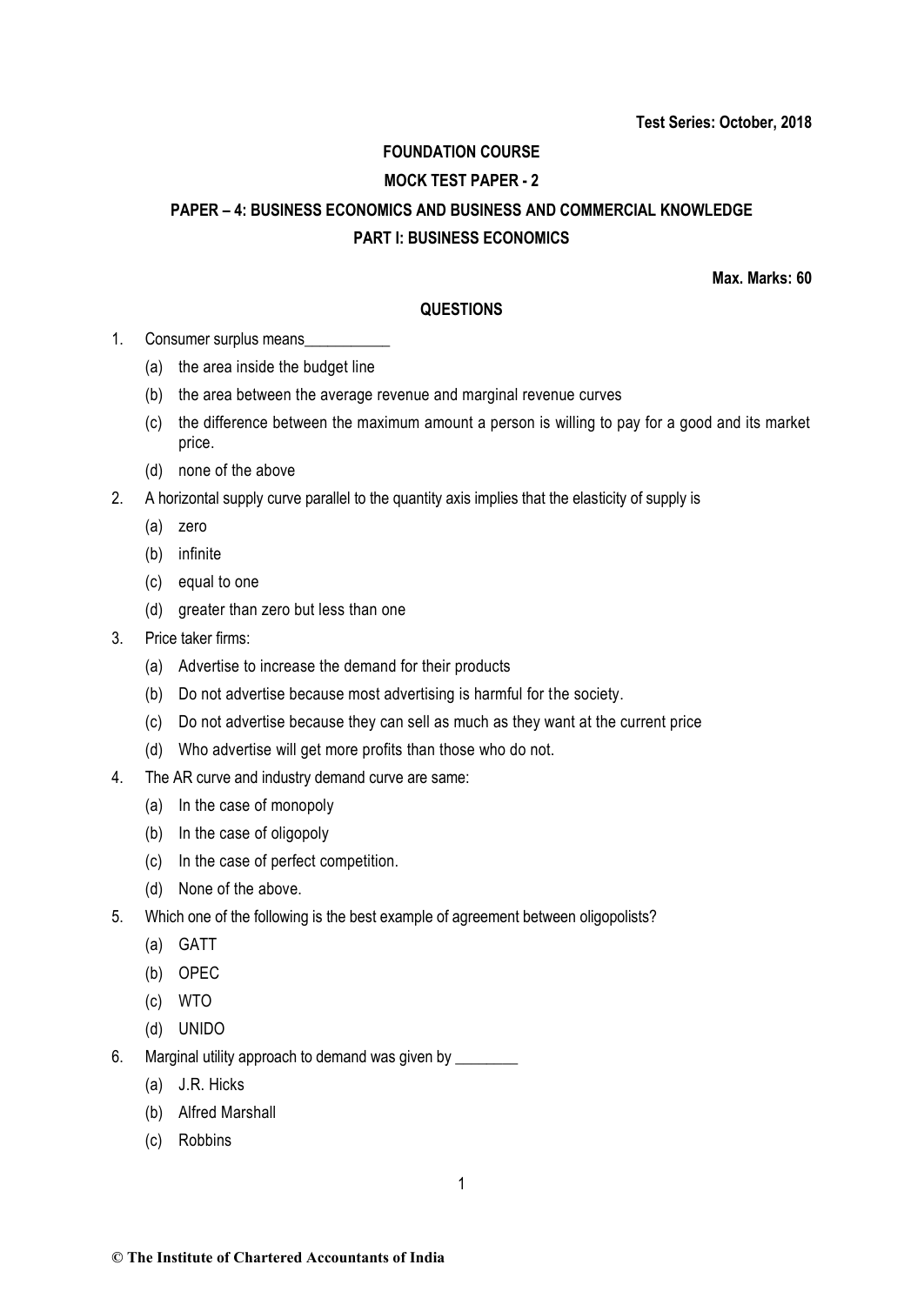- (d) A.C. Pigou
- 7. Excess capacity is not found under
	- (a) Monopoly
	- (b) Monopolistic Competition
	- (c) Perfect Competition
	- (d) Oligopoly.
- 8. Marginal revenue will be negative if elasticity of demand is
	- (a) Less than one
	- (b) More than one.
	- (c) Equal to one
	- (d) Equal to zero
- 9. If R point bisects the demand curve in two equal part, then elasticity at R equals
	- (a) Zero
	- (b) Five
	- (c) Two
	- (d) One

# **Use Table 1 to answer question 10-13**

"Bozzo's burgers is a small restaurant and a price taker. The table below provides the data of Bozzo's output and costs in Rupee.

| Quantity | <b>Total Cost</b> | <b>Fixed Cost</b>        | Variable Cost | Average<br>variable cost | total<br>Average<br>Cost | Marginal<br>Cost |
|----------|-------------------|--------------------------|---------------|--------------------------|--------------------------|------------------|
| 0        | 100               | $\overline{\phantom{0}}$ | ۰             |                          |                          |                  |
| 10       | 210               |                          |               |                          |                          |                  |
| 20       | 300               |                          |               |                          |                          |                  |
| 30       | 400               |                          |               |                          |                          |                  |
| 40       | 540               |                          |               |                          |                          |                  |
| 50       | 790               |                          |               |                          |                          |                  |
| 60       | 1060              |                          |               |                          |                          |                  |

10. If burgers sell for Rs. 14 each, what is Bozzo's profit maximizing level of output?

- (a) 10 burgers
- (b) 40 burgers
- (c) 50 burgers
- (d) 60 burgers

11. What is the total variable cost when 60 burgers are produced?

- (a) Rs. 690
- (b) Rs. 960
- (c) Rs. 110
- (d) Rs. 440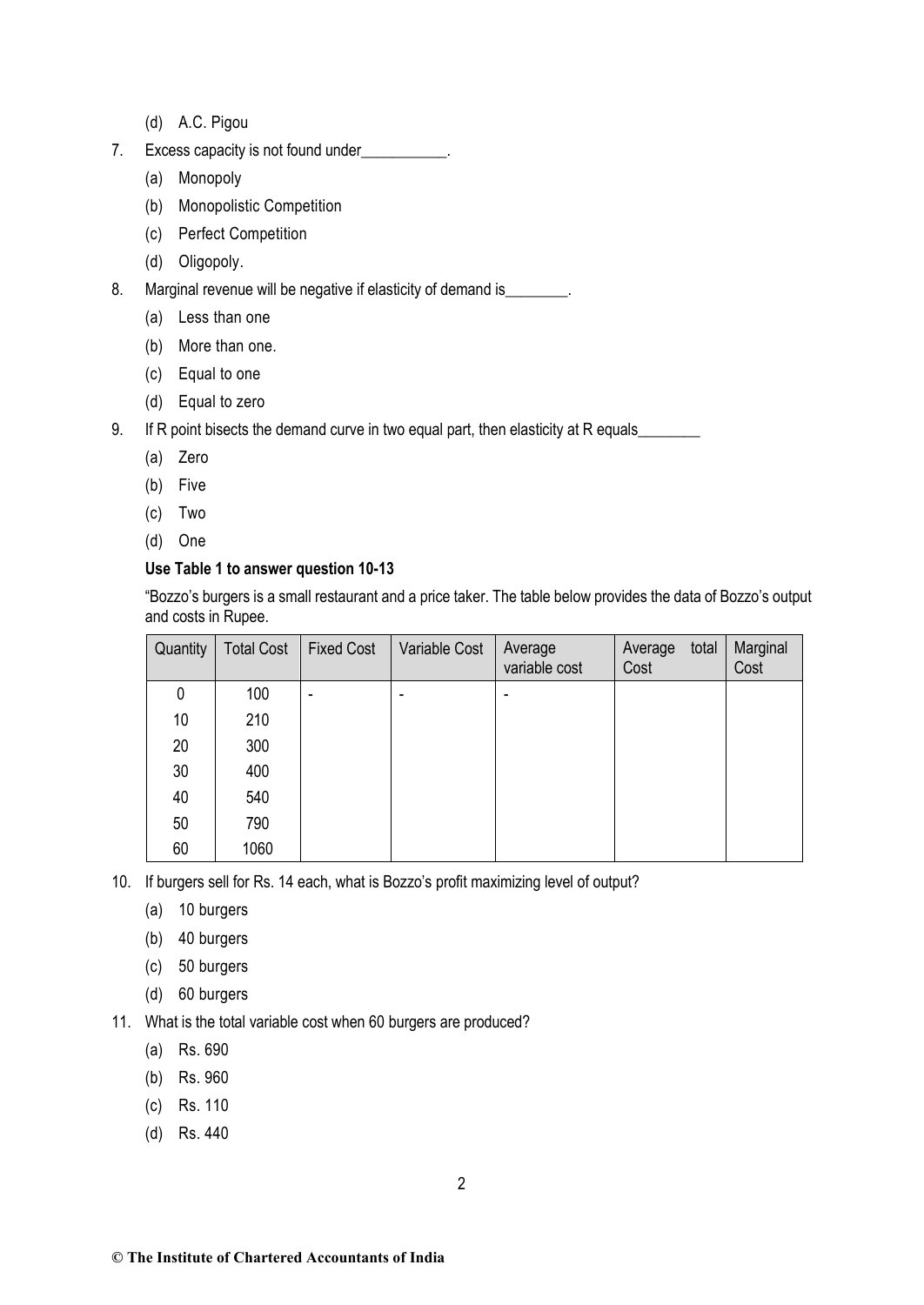- 12. What is average fixed cost when 20 burgers are produced?
	- (a) Rs.5
	- (b) Rs. 3.33
	- (c) Rs. 10
	- (d) Rs. 2.5
- 13. Between 10 to 20 burgers, what is the marginal cost (per burger)?
	- (a) Rs. 11
	- (b) Rs. 13
	- (c) Rs. 14
	- (d) Rs. 9
- 14. When we know that the firms must be producing at the minimum point of the average cost curve and so there will be productive efficiency.
	- (a) AC=AR
	- (b) MC=AC
	- (c) MC=MR
	- (d) AR=MR

# **Read the following data and answer Questions number 15-20**

A shopkeeper sells gel pen at Rs. 10 per pen. At this price he can sell 120 per month. After some time, he raises the price to Rs. 15 per pen. Following the price rise:

- Only 60 pens were sold every month
- The number of refills bought were down from 200 to 150.
- The number of ink pen customers bought went up from 90 to 180 per month.
- 15. The price elasticity of demand when gel pen's price increases from Rs.10 per pen to Rs.15 per pen is equal to:
	- (a) 2.5
	- (b) 1.0
	- (c) 1.66
	- (d) 2.66
- 16. The cross elasticity of monthly demand for refills when the price of gel pen increase from Rs. 10 to Rs. 15 is equal to:
	- (a) -0.71
	- $(b) + 0.25$
	- $(c) -0.1$
	- $(d) + 0.38$
- 17. The cross elasticity of monthly demand for ink pen when the price of gel pen increases from Rs. 10 to Rs. 15 is equal to:
	- $(a) + 1.66$
	- (b) -1.05
	- $(c) -2.09$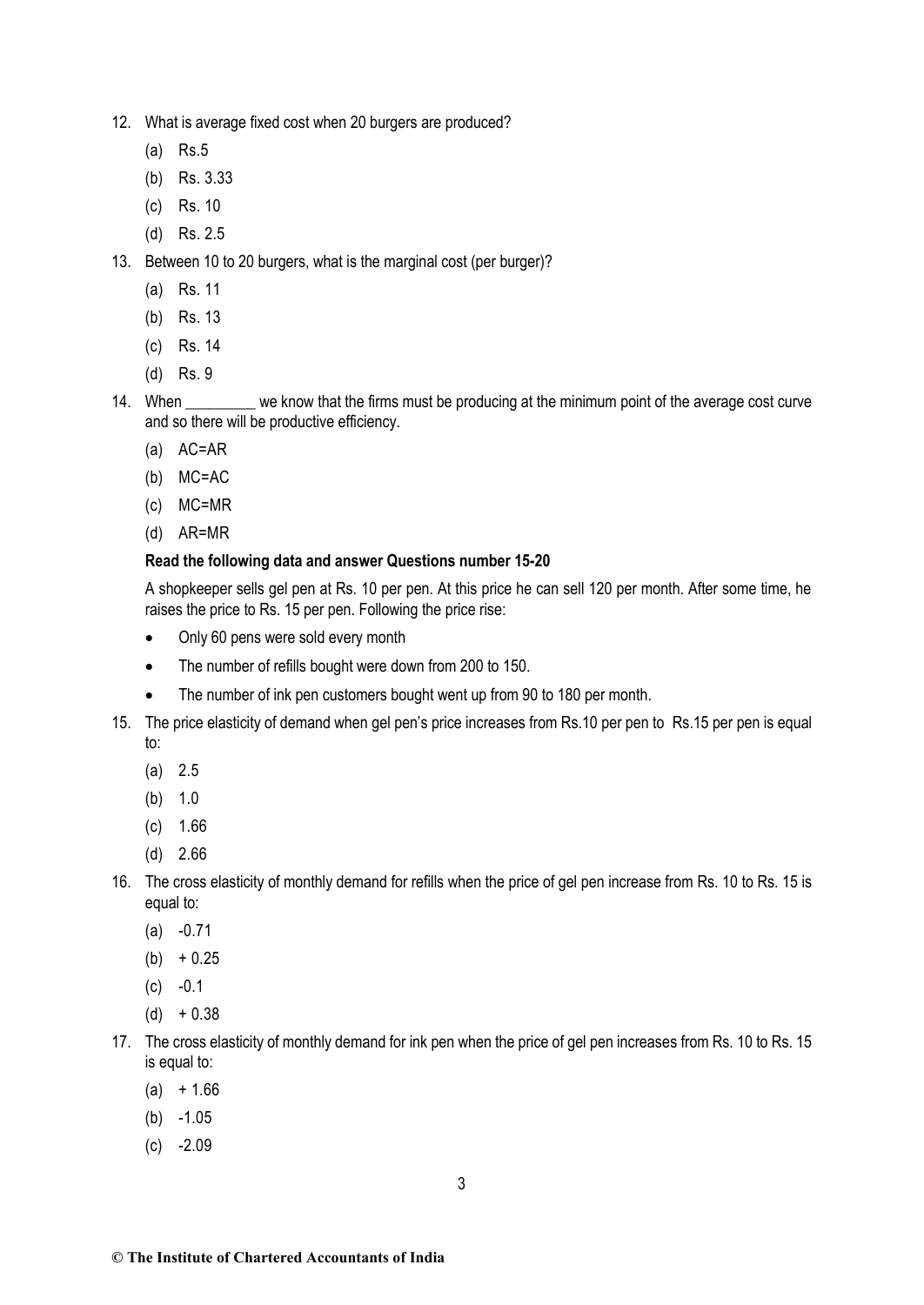- $(d) + 2.09$
- 18. What can be said about the price elasticity of demand for pen?
	- (a) It is perfectly elastic
	- (b) It is elastic
	- (d) It is perfectly inelastic
	- (d) It is inelastic
- 19. Suppose income of the residents of locality increases by 50% and the quantity of gel pens demanded increases by 20%. What is income elasticity of demand for gel pen?
	- (a) 0.4
	- (b) 0.6
	- (c) 1.25
	- (d) 1.50
- 20. We can say that gel pen in economics sense is a/an.
	- (a) Luxury good
	- (b) inferior good
	- (c) Normal good
	- (d) Nothing can be said.
- 21. Which of the following is not a characteristic of a "price taker"?
	- (a) TR=P  $\times$  Q
	- (b) AR = Price
	- (c) Negatively sloped demand
	- (d) Marginal Revenue = Price
- 22. Which cost increases continuously with the increase in production?
	- (a) Average cost
	- (b) Marginal cost
	- (c) Fixed cost
	- (d) Variable cost
- 23. Which one is not an assumption of the theory of demand based on analysis of indifference curves?
	- (a) Given scale of preferences as between different combinations of two goods.
	- (b) Diminishing marginal rate of substitution
	- (c) Constant marginal utility of money
	- (d) Consumers would always prefer more of a particular good to less of it, other things remaining the same
- 24. If the quantity demanded of coffee increases by 5% when the price of tea increases by 20%, the cross-price elasticity of demand between tea and coffee is
	- $(a) -0.25$
	- (b) 0.25
	- $(c) -4$
	- (d) 4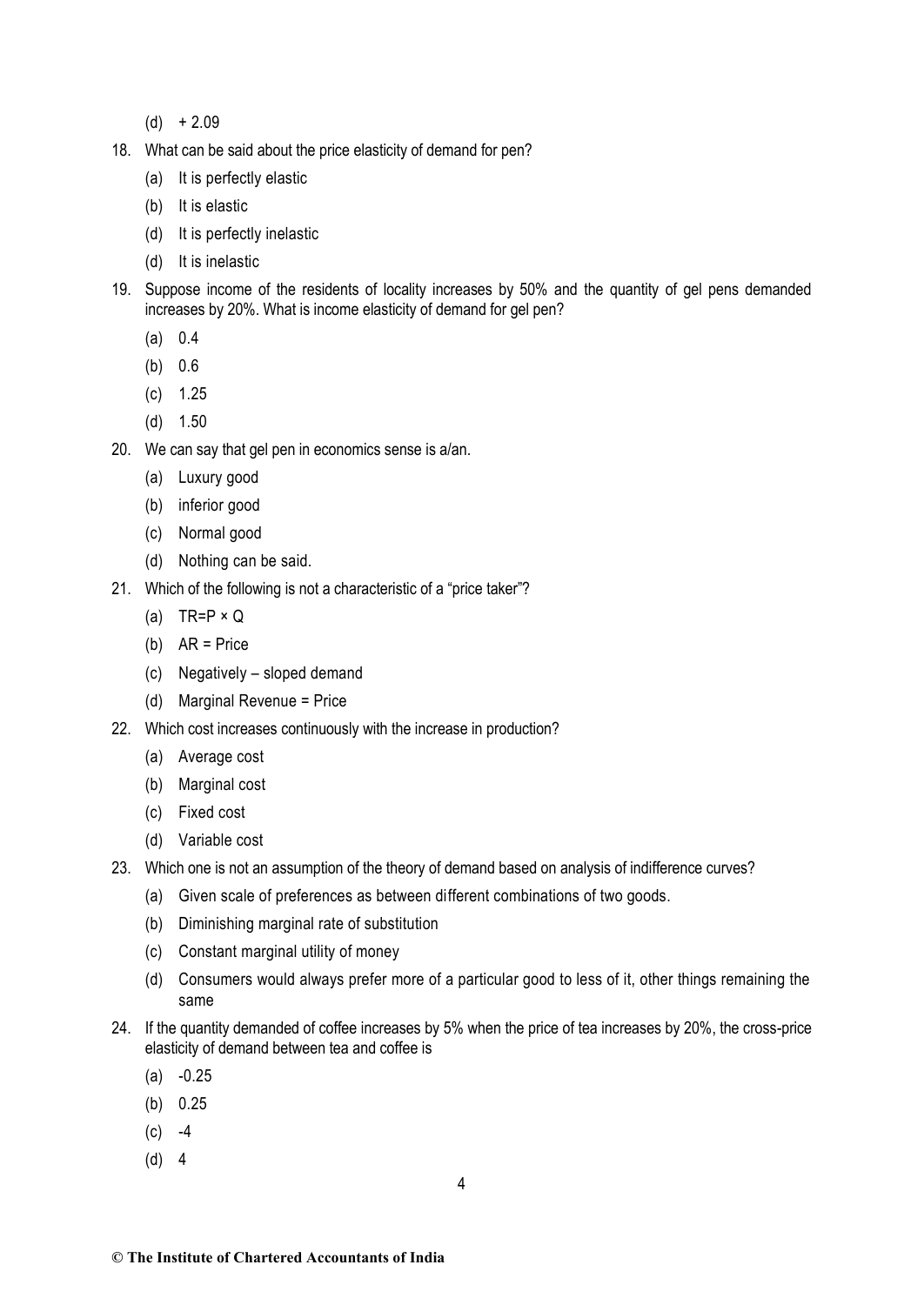- 25. When the perfectly competitive firm and industry are in long run equilibrium then:
	- (a) P=MR=SAC=LAC
	- (b) D=MR=SMC=LMC
	- (c) P=MR=Lowest point on the LAC curve
	- (d) All of the above
- 26. In monopoly, the relationship between average and marginal revenue curves is as follows:
	- (a) AR curve lies above the MR curve
	- (b) AR curve coincides with the MR curve
	- (c) AR curve lies below the MR curve
	- (d) AR curve is parallel to the MR curve
- 27 The total effect of a price change of commodity is
	- (a) substitution effect plus price effect
	- (b) substitution effect plus income effect
	- (c) substitution effect plus demonstration effect
	- (d) substitution effect minus income effect

# **Read table and answer Questions number 28-30**

|                    | % change in price | % change in quantity demanded<br>(quantity supplied) | Elasticity |
|--------------------|-------------------|------------------------------------------------------|------------|
| Demand for salt    | 20                |                                                      | x          |
| Demand for bananas | 15                |                                                      |            |
| Supply of chicken  |                   |                                                      |            |

- 28. Refer Table and find the value of x.
	- $(a) -20$
	- (b) 0.05
	- $(c) -1$
	- (d) Can not be determined
- 29. Refer Table 2 and find the value of y.
	- $(a) -5$
	- (b) 15
	- $(c) -45$
	- $(d) -3$
- 30. Refer Table 2 and find the value of z.
	- (a) 14
	- (b) 1
	- (c) 0.07
	- (d) 5
- 31. In the short run if a perfectly competitive firm finds itself operating at a loss, it will:
	- (a) Reduce the size of its plant to lower fixed costs.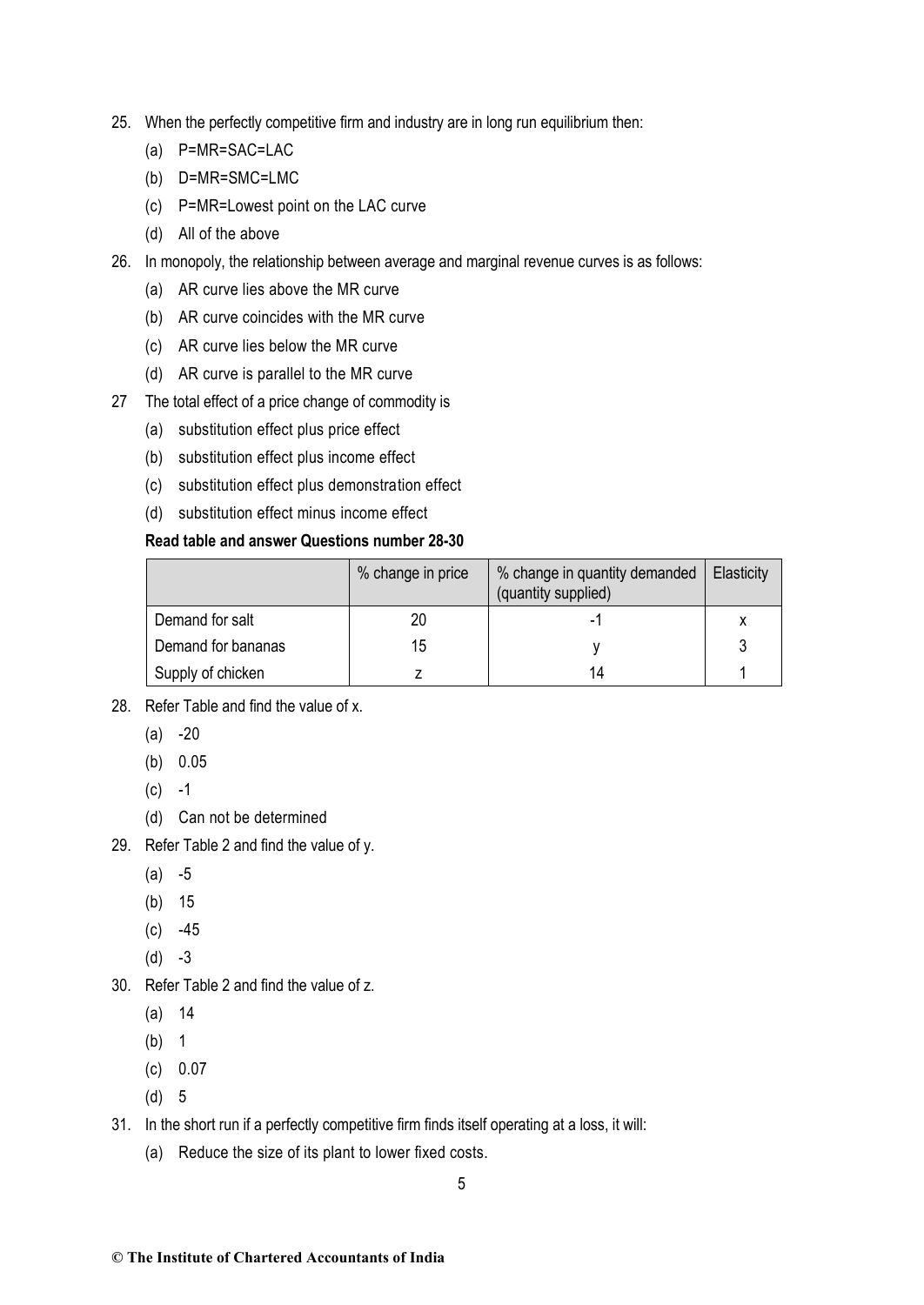- (b) Raise the price of its product
- (c) Shut down
- (d) Continue to operate as long as it covers its variable cost.
- 32. A competitive firm maximizes profit at the output level where:
	- (a) Price equals marginal cost.
	- (b) The slope of the firm's profit function is equal to zero.
	- (c) Marginal revenue equals marginal cost.
	- (d) All of the above.
- 33. Which of the following is correct?
	- (a) If marginal revenue is positive and falling, total revenue will rise at a decreasing rate.
	- (b) Total revenue is equal to price times the quantity sold.
	- (c) Under perfect competition, total revenue is equal to marginal revenue times the quantity sold.
	- (d) All of the above.
- 34. Monopolies are allocatively inefficient because:
	- (a) They restrict the output to keep the price higher than under perfect competition.
	- (b) They change a price higher than the marginal cost.
	- (c) Both (a) and (b) are correct.
	- (d) Both (a) and (b) are incorrect.

#### **Read the following table and answer question number 35-36**

| Number of products | <b>Total utility</b> | Marginal utility |
|--------------------|----------------------|------------------|
| 0                  | 0                    | ۰                |
|                    | 3600                 |                  |
| 2                  | 6800                 |                  |
| 3                  | 9600                 |                  |
| 4                  | 12000                |                  |
| 5                  | 14000                |                  |
| 6                  | 15600                |                  |
|                    | 16800                |                  |
| 8                  | 17600                |                  |
| 9                  | 18000                |                  |

35. What is marginal utility when consumption increases from 4 units to 5 units?

(a) 3000

- (b) 1200
- (c) 2000
- (d) 1500

36. What is marginal utility when consumption increases from 8 units to 9 units?

- (a) 3000
- (b) 400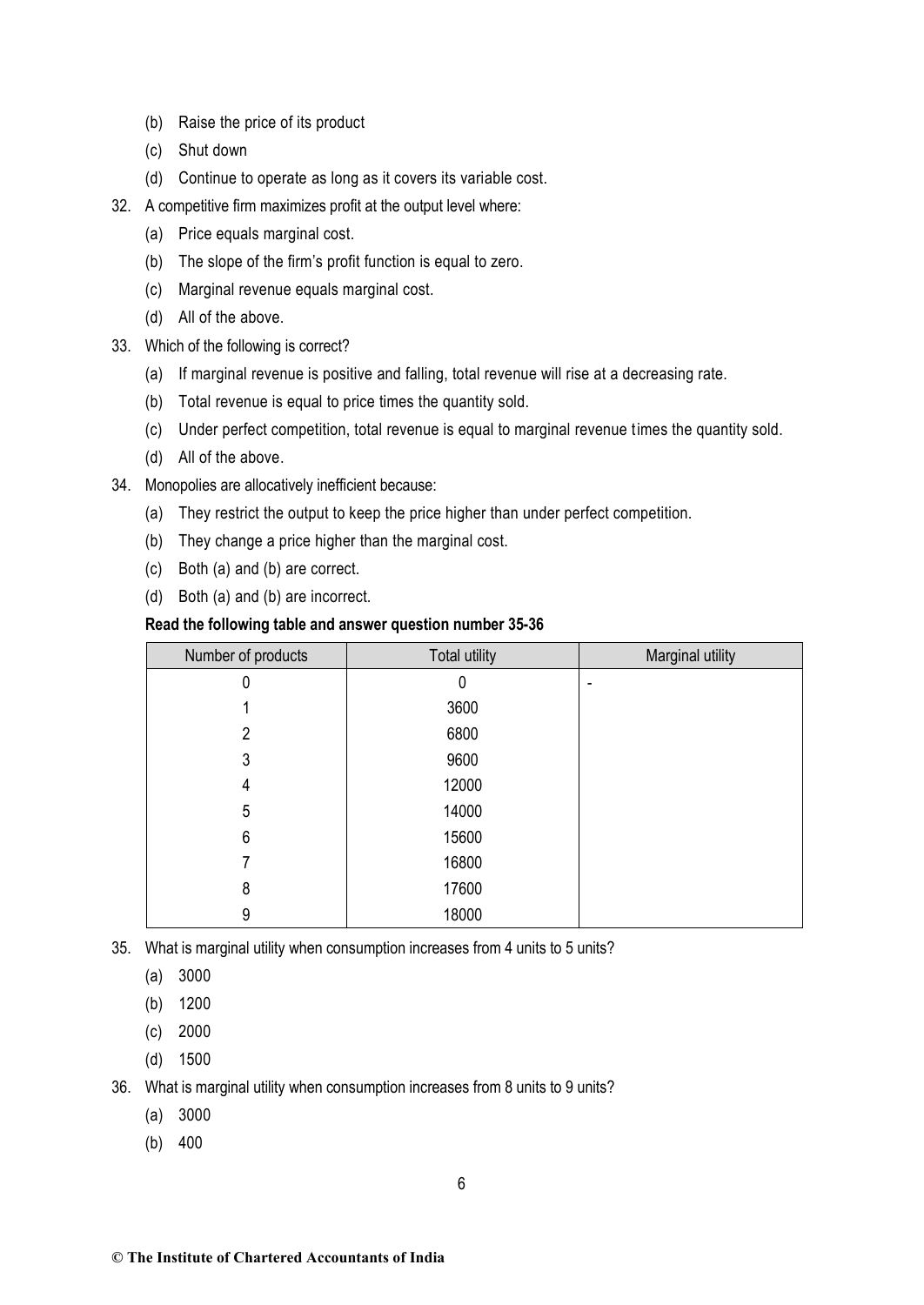- (c) 2000
- (d) 1500
- 37. Which of the following statements is incorrect?
	- (a) Unlike normative economics, positive economics is based on objective analysis of economic issues.
	- (b) The opportunity cost of a good is the quantity of other goods sacrificed to get another unit of that good.
	- (c) Microeconomics emphasizes interactions in the economy as a whole.
	- (d) None of the above.
- 38. A drought in India leads to unusually low level of wheat production. This would lead to a rise in price of wheat and fall in the quantity of wheat demanded due to:
	- (a) excess demand at the original price.
	- (b) excess supply at the original price.
	- (c) the supply curve shifting to the right.
	- (d) the demand curve shifting to the left.
- 39. If the elasticity of demand for a commodity is perfectly inelastic then which of the following is incorrect?
	- (a) The commodity must be essential to those who purchase it.
	- (b) The commodity must have many substitutes.
	- (c) The commodity will be purchased regardless of increase in its price.
	- (d) The elasticity of demand for this commodity must equal zero.
- 40. If a good has price elasticity greater than one then:
	- (a) demand is unit elastic and a change in price does not affect sellers' revenue.
	- (b) demand is elastic and a change in price causes sellers' revenue to change in the opposite direction.
	- (c) demand is inelastic and a change in price causes sellers' revenue to change in the same direction.
	- (d) None of the above is correct.
- 41. The law of diminishing returns implies that:
	- (a) for each extra unit of X consumed, holding constant consumption of other goods, total utility increases.
	- (b) total utility remains unchanged regardless of how many units of X are consumed.
	- (c) marginal utility will increase at a constant rate as more units of X are consumed.
	- (d) each extra unit of X consumed, holding constant consumption of other goods, adds successively less to total utility.
- 42. Which of the following is correct?
	- (a) Firms that earn accounting profits are economically profitable.
	- (b) Opportunity cost plus accounting cost equals economic cost.
	- (c) When a firm's demand curve slopes down marginal revenue will rise an output rises.
	- (d) Firms increase profits by selling more output than their rivals.
- 43. If marginal revenue exceeds marginal cost, a monopolist should\_
	- (a) increase output.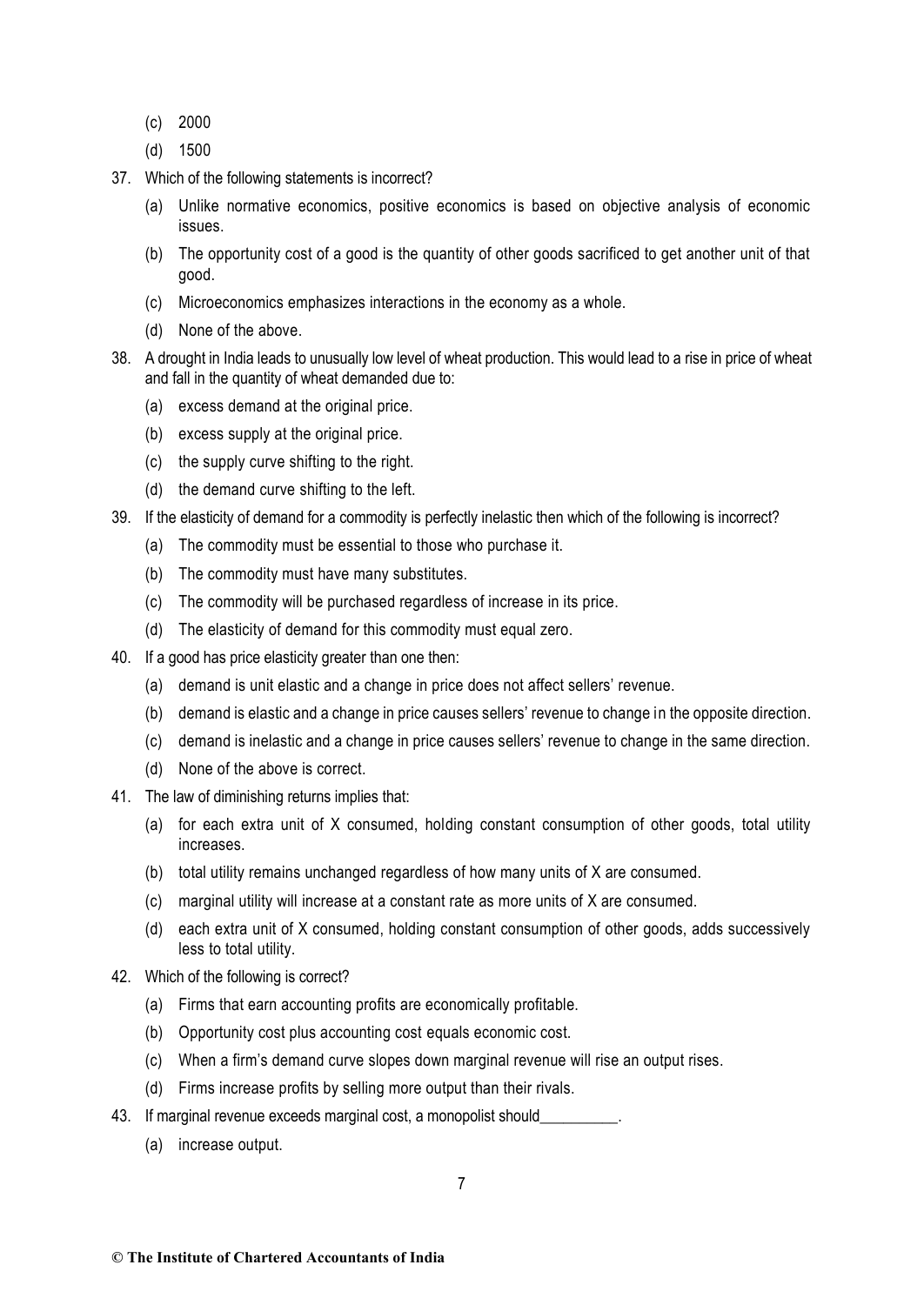- (b) decrease output.
- (c) keep output the same because profits are maximized when marginal revenue exceeds marginal cost.
- (d) raise the price.
- 44. A market structure in which many firms sell products that are similar but not identical is known as
	- (a) monopolistic competition.
	- (b) monopoly.
	- (c) perfect competition.
	- (d) oligopoly.

#### **Read the following paragraph and answer questions 45-48**

Nicole owns a small pottery factory. She can make 1,000 pieces of pottery per year and sell them for Rs. 100 each. It costs Nicole Rs. 20,000 for the raw materials to produce the 1,000 pieces of pottery. She has invested Rs. 1,00,000 in her factory and equipment: Rs. 50,000 from her savings and Rs. 50,000 borrowed at 10 percent. (Assume that she could have loaned her money out at 10 per cent too.) Nicole can work at a completing pottery factory for Rs. 40,000 per year.

- 45. The accounting cost at Nicole's pottery factory is:
	- (a) Rs.25,000
	- (b) Rs.50,000
	- (c) Rs.80,000
	- (d) Rs.75,000
- 46. The economic cost at Nicole's factory is:
	- (a) Rs.75,000
	- (b) Rs.70,000
	- (c) Rs.80,000
	- (d) Rs.30,000
- 47. The accounting profit at Nicole's pottery factory is:
	- (a) Rs.30,000
	- (b) Rs.50,000
	- (c) Rs.80,000
	- (d) Rs.75,000
- 48. The economic profit at Nicole's factory is:
	- (a) Rs. 75,000
	- (b) Rs. 35,000
	- (c) Rs. 80000
	- (d) Rs. 30000
- 49. A buyer's willingness to pay is that buyer's:
	- (a) minimum amount he is willing to pay for a good.
	- (b) producer surplus.
	- (c) consumer surplus.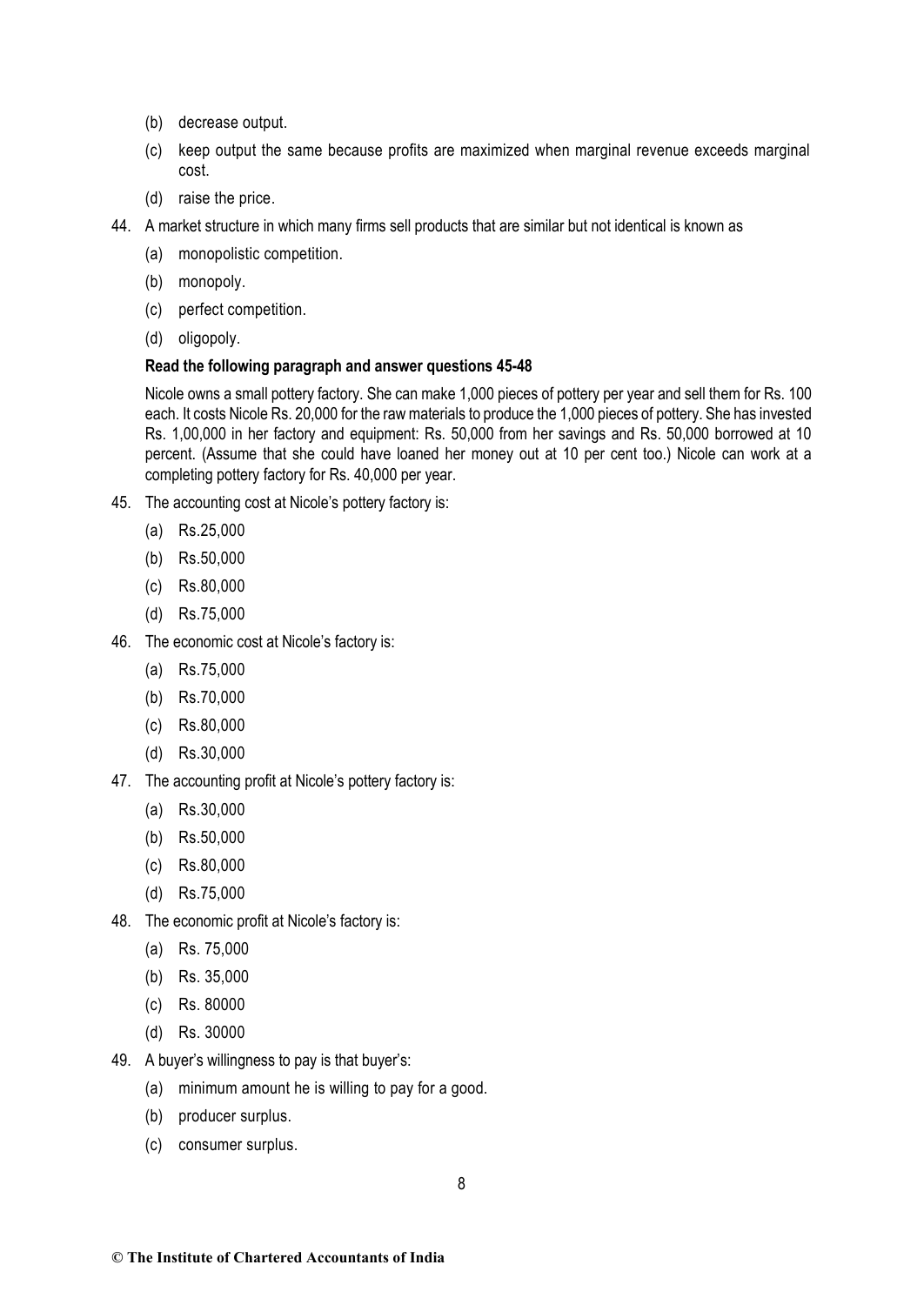- (d) maximum amount he is willing to pay for a good.
- 50. The cost of one thing in terms of the alternative given up is known as:
	- (a) product cost
	- (b) physical cost
	- (c) real cost
	- (d) opportunity cost
- 51. Which of the following is considered production in economics?
	- (a) Tilling of soil.
	- (b) Singing a song before friends
	- (c) Preventing a child from falling into a manhole on the road
	- (d) Painting a picture for pleasure.
- 52. Which of the following is not a property of the indifference curve?
	- (a) Indifference curves are convex to the origin
	- (b) Indifference curves slope downwards from left to right
	- (c) No two indifference curves can cut each other
	- (d) None of the above.
- 53. The structure of the cold drink industry in India is best described as:
	- (a) Perfectly competitive
	- (b) Monopolistic
	- (c) Oligopolistic
	- (d) Monopolistically competitive
- 54. if the price of apples rises from Rs. 30 per quarter kg. to Rs. 40 quarter per kg and the supply increases from 240 kg to 300 kg. Elasticity of supply is:
	- (a) .77
	- (b) .67
	- $(c)$  (-)  $.67$
	- $(d)$  (-) .77
- 55. If a seller realizes Rs. 10,000 after selling 100 units and Rs. 14,000 after selling 120 units. What is the marginal revenue here?
	- (a) Rs. 400
	- (b) Rs. 450
	- (c) Rs. 200
	- (d) Rs. 100
- 56. Under which market condition, though the firms earn normal profits in the long run, there is always excess capacity with them
	- (a) Perfect competition
	- (b) Monopoly
	- (c) Oligopoly
	- (d) Monopolistic competition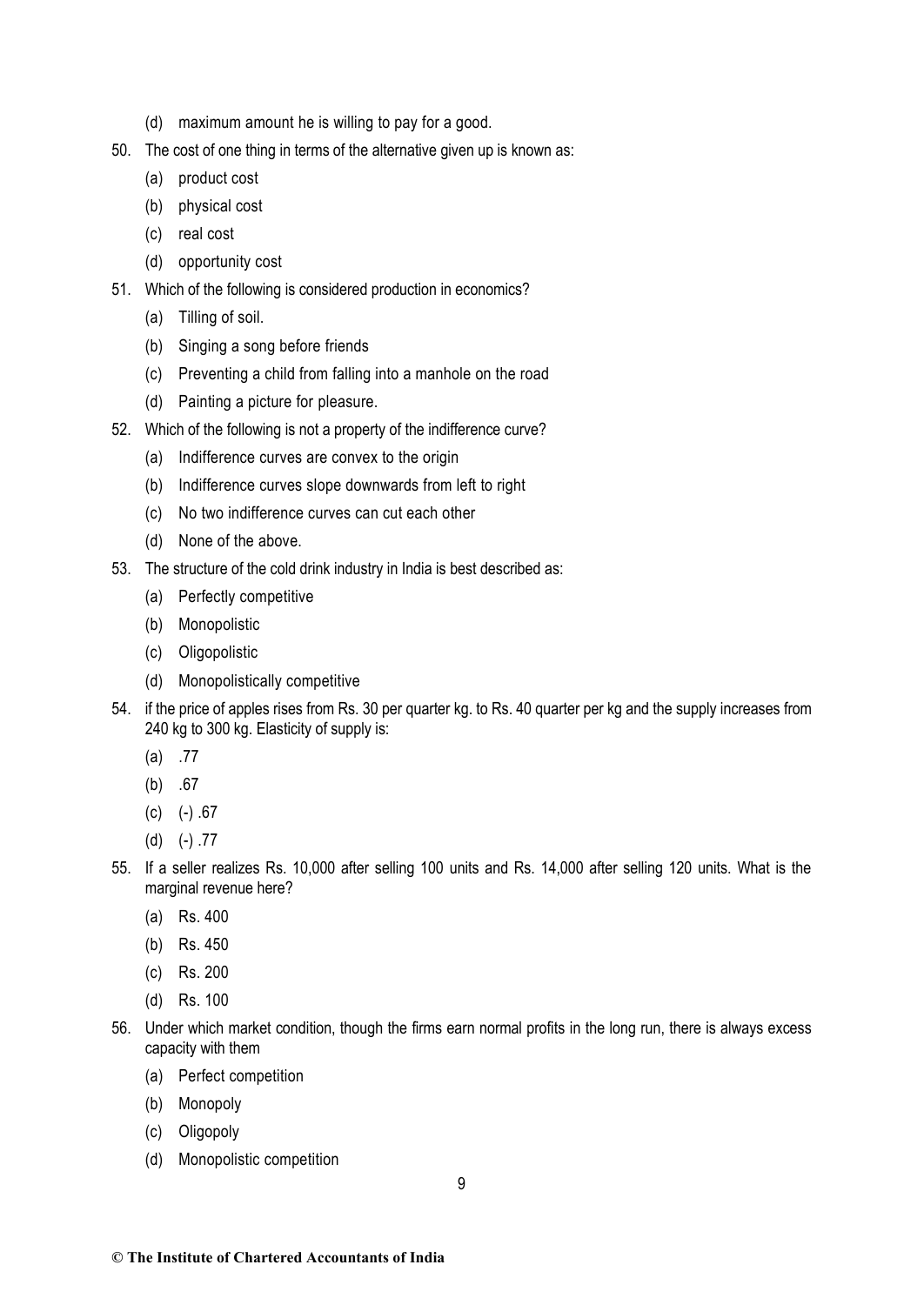- 57. Price discrimination is profitable when:
	- (a) the elasticity of the product in different markets is same
	- (b) the elasticity of the product in different market is different
	- (c) the elasticity of the product in different market is zero.
	- (d) None of the above.
- 58. Which of the following is not an economic activity?
	- (a) A son looking after his ailing mother
	- (b) A chartered accountant doing his own practice,
	- (c) A soldier serving at the border.
	- (d) A farmer growing millets
- 59. Which of the following is not an example of business cycle?
	- (a) During 1920s, UK saw rapid growth in gross domestic Product, production levels and living standards.
	- (b) Due to bursting of Information Technology bubble stock markets crashed and countries began feeling of down turn in their economies.
	- (c) The Sub-prime crisis led to chain effect and it had worldwide impact.
	- (d) The cycle business has seen a slowdown in growth over a period of time.
- 60. Which of the following may be considered a cause of business cycle?
	- (a) Fluctuations in effective demand.
	- (b) Fluctuations in investment.
	- (c) Variations in government spending.
	- (d) All of the above.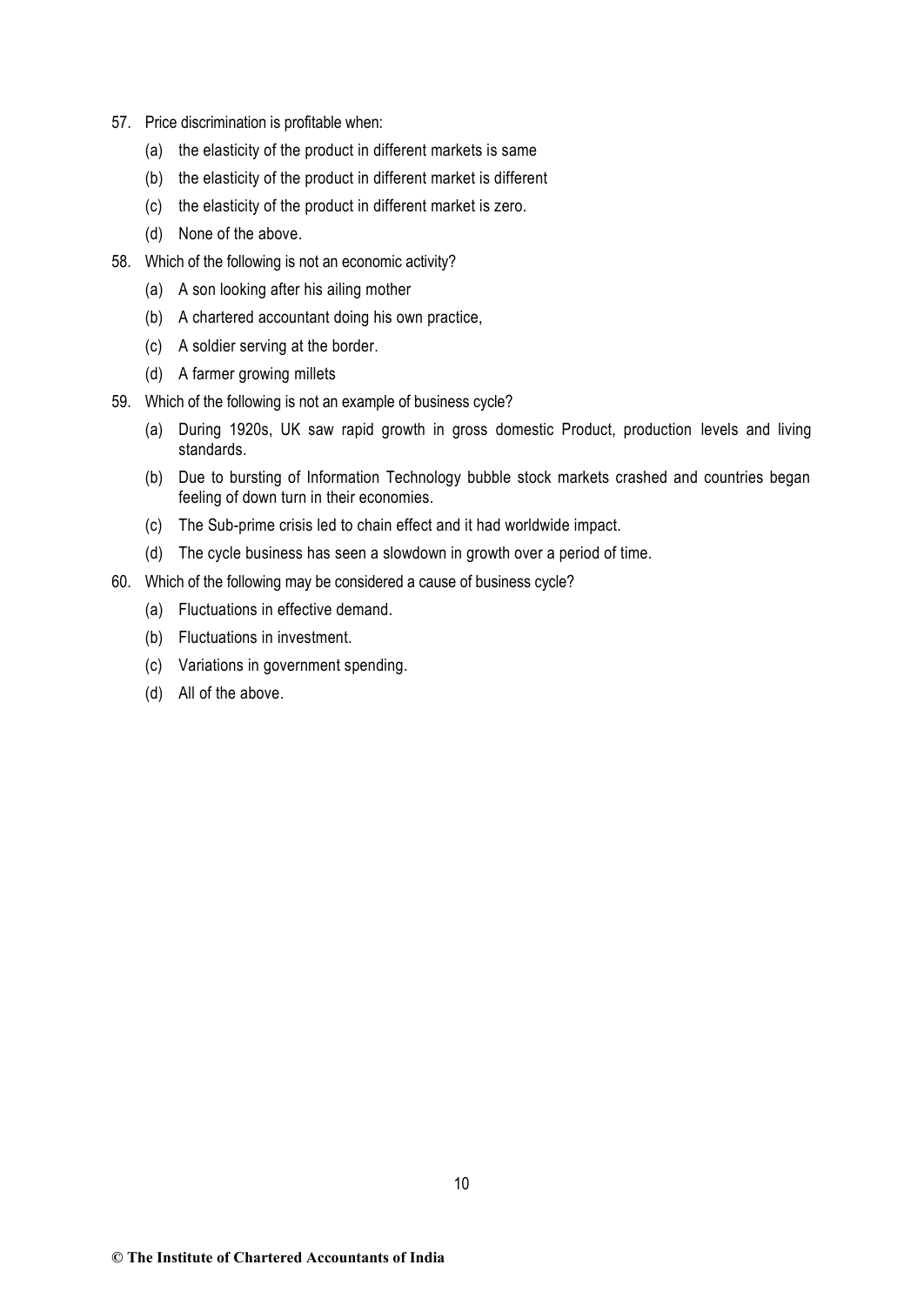### **PART II: BUSINESS AND COMMERCIAL KNOWLEDGE**

**QUESTIONS Max. Marks: 40**

- 1. Which of the following is NOT an economic objective of the firm?
	- (a) Sales growth
	- (b) Improvement in market share
	- (c) Profits and return on investment
	- (d) Conservation of natural resources
- 2. The \_\_\_\_\_\_\_\_\_\_\_\_ environment refers to the nature and direction of the economy in which a company competes or may compete.
	- (a) Socio-cultural
	- (b) Internal
	- (c) Micro
	- (d) Economic
- 3. On May 9, 2018, Walmart acquires what percentage of shares in Flipkart?
	- (a) 67%
	- (b) 77%
	- (c) 51%
	- (d) 90%
- 4. Identify the sector where, FDI is NOT permitted:
	- (a) Small Arms
	- (b) Insurance Company
	- (c) Nidhi company
	- (d) Animal Husbandry
- 5. NABARD is the most important institution in the country which looks after the development of the
	- (a) Cottage industry
	- (b) Small industry
	- (c) Village industry
	- (d) All of the above
- 6. Which one of the following is NOT related to funds transfer in banks?
	- (a) RTGS
	- (b) CRR
	- (c) IFSC
	- (d) NEFT
- 7. Which one is NOT an economic activity?
	- (a) Purchasing shares
	- (b) Planting a tree in your garden
	- (c) Audit by a Chartered Accountant
	- (d) Production & Consumption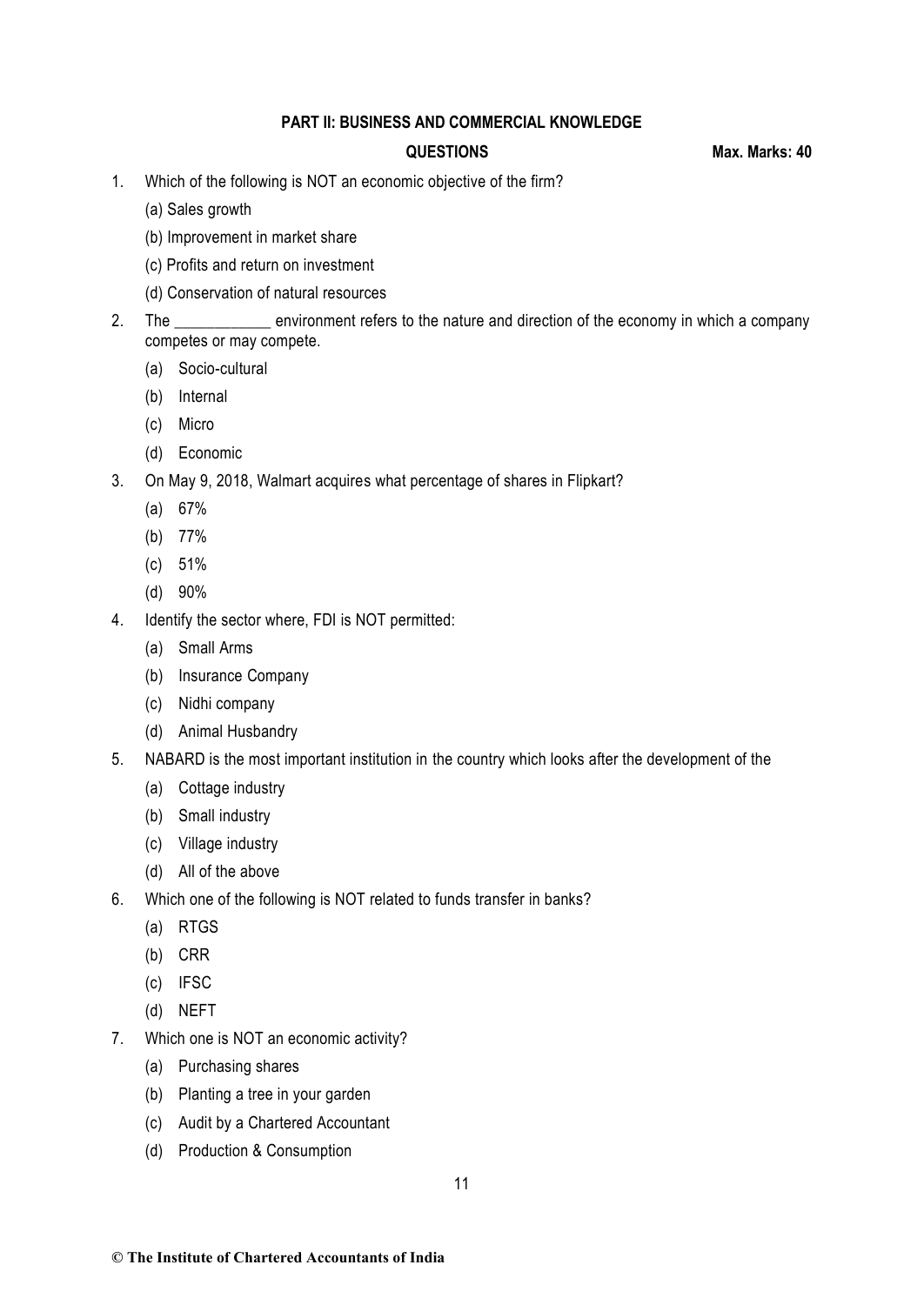- 8. Which of the following statement is NOT a factor influencing socio-cultural environment?
	- (a) Family structure and changes in it.
	- (b) Educational levels.
	- (c) Launch of mobile phone with advance technology.
	- (d) Position of children and adolescents.
- 9. Match the following:

|   | <b>Companies</b> |                           | <b>Product</b>       |
|---|------------------|---------------------------|----------------------|
|   | Apple            |                           | Maggie               |
| 2 | Maruti           | $\cdots$<br>$\mathsf{II}$ | Macintosh            |
| 3 | Nestle           | iii                       | Ciaz                 |
| 4 | Airtel           | IV                        | Mobile phone service |

- (a) 1-ii, 2-iii, 3-i, 4-iv
- (b) 1-iv, 2-i, 3-iii, 4-ii
- (c) 1-iii, 2-iv, 3-ii, 4-i
- (d) 1-I, 2-ii, 3-iv, 4-iii

10. The method of FDI other than Automatic route is called:

- (a) NRI Route
- (b) Government Route
- (c) Institutional Route
- (d) Priority Route
- 11. EXIM Bank took over the operations of the international finance wing of:
	- (a) IFCI
	- (b) IRDAI
	- (c) IDBI
	- (d) SEBI
- 12. Carrying forward of transaction from one settlement period to the next without effecting delivery or payment called:
	- (a) Benami
	- (b) Badla
	- (c) Bid
	- (d) None of these
- 13. A partnership may not be formed to carry on:
	- (a) Any trade
	- (b) Occupation
	- (c) Profession
	- (d) Social enterprise
- 14. Relationship between organisation and environment can be described through:
	- (a) Exchange of information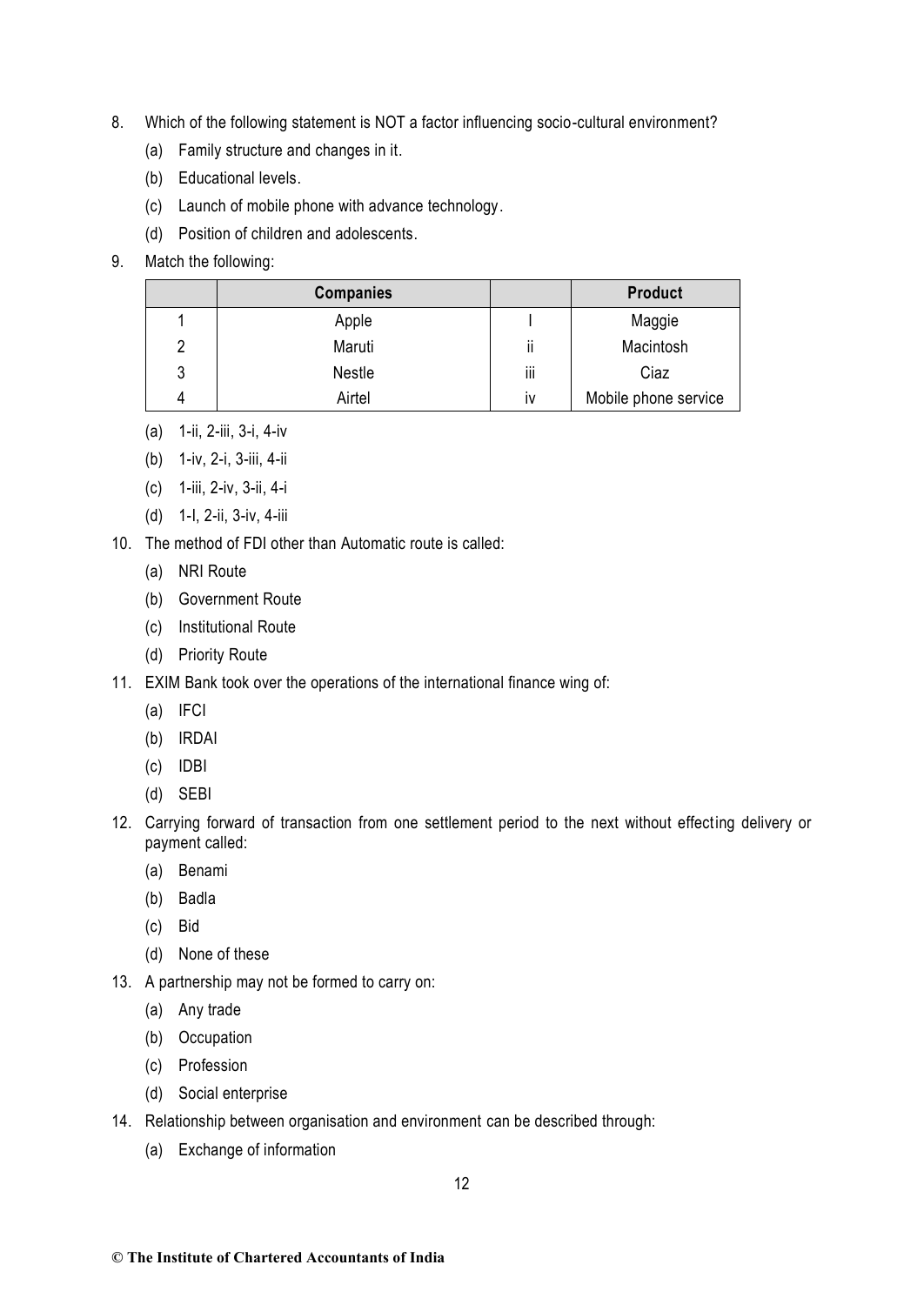- (b) Exchange of resources
- (c) Exchange of influence and power
- (d) All of the above
- 15. Who is the current CEO and MD of Infosys Ltd.?
	- (a) Salil Parekh
	- (b) U B Pravin Rao
	- (c) N R Narayan Murthy
	- (d) Nandan Nilekani
- 16. The form of privatization, where government keeps hold of responsibility and private enterprise handles the management of it fully or partly is known as:
	- (a) Disinvestment
	- (b) Deregulation
	- (c) Delegation
	- (d) Decentralization
- 17. Mark Incorrect:
	- (a) Development banks provide funds to new and upcoming business houses
	- (b) Development banks accept long term deposits from individual and firms
	- (c) IFCI was the first development bank in India
	- (d) The other two Banks ICICI & IDBI have been converted into commercial banks
- 18. What is a bear market?
	- (a) A market in which the stock prices are increasing consistently.
	- (b) A market in which the stock prices are falling consistently.
	- (c) A market in which the stock prices are stable over a long time.
	- (d) None of the above
- 19. Which of the following is NOT an economic objective of the firm?
	- (a) Sales growth
	- (b) Improvement in market share
	- (c) Profits and return on investment
	- (d) Conservation of natural resources
- 20. Mark incorrect: Partnership implies
	- (a) Contractual ownership of business
	- (b) Liability of partner is limited to the extent of one's share capital
	- (c) The contract is an agreement enforceable at law is called deed
	- (d) Deed may be registered in India under the Partnership Act, 1932
- 21. Who is the present CEO and MD of Larsen & Toubro Ltd.?
	- (a) Keshab Pandey
	- (b) K R Krishanmurthy
	- (c) S N Subrahmanyan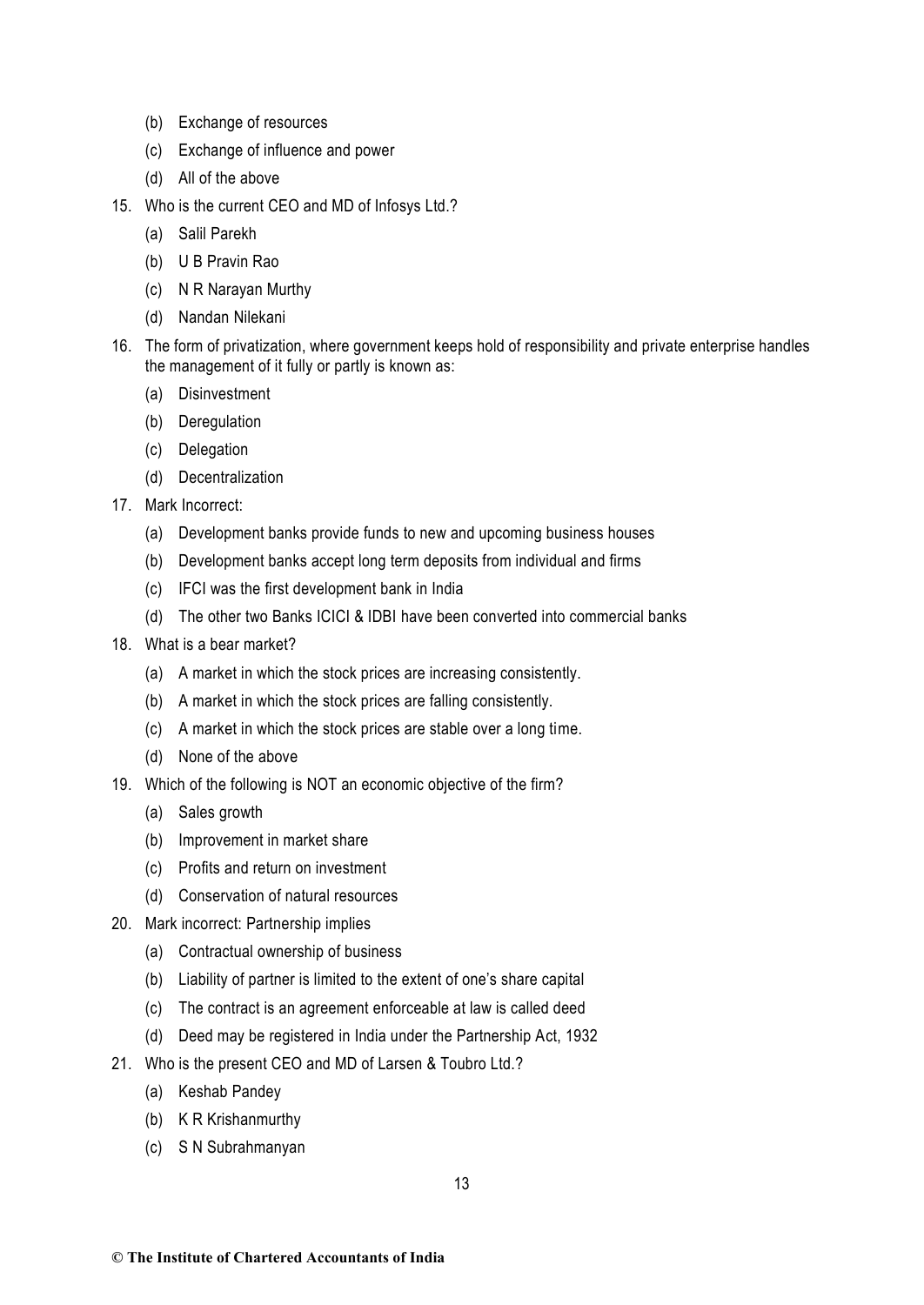- (d) None of these
- 22. Which of the following statements about RBI is incorrect?
	- (a) It deals largely with Governments, Central and State Banks.
	- (b) Its role is to ensure monetary stability, including stability of domestic price levels.
	- (c) One of its missions is to protect the interest of policyholders.
	- (d) The RBI is the sole authority for the issue of currency in India.
- 23. Economic Reforms introduced in India in 1992 are called LPG, that refers to
	- (a) Liquidation of loss making units
	- (b) Popularise Public private partnership
	- (c) Good governance
	- (d) None of the above
- 24. Setting low prices in order to discourage or deter potential new entrants to the suppliers market:
	- (a) Pre-Emptive Pricing
	- (b) Price Sensitivity
	- (c) Price Discrimination
	- (d) Price Elasticity
- 25. The maximum number of members of a public company is:
	- (a) 07
	- (b) 50
	- (c) No limit
	- (d) 200
- 26. What is the single word that can best describe today's business?
	- (a) Technology
	- (b) Change
	- (c) Persistence
	- (d) Profit making
- 27. Who was the co-founder of Microsoft with Bill Gates?
	- (a) Paul Allen
	- (b) Melinda Gates
	- (c) Satya Nadella
	- (d) Lucci Hood
- 28. BRICS stands for:
	- (a) Belgium, Russia, Indonesia, China and Saudi Arabia
	- (b) Belgium, Russia, India, Cambodia and Saudi Arabia
	- (c) Brazil, Russia, India, China and South Africa
	- (d) Brazil, Romania, India, Cambodia and South Africa
- 29. Which one of the following is an Indian Regulatory Body that facilitates business organizations?
	- (a) EXIM Bank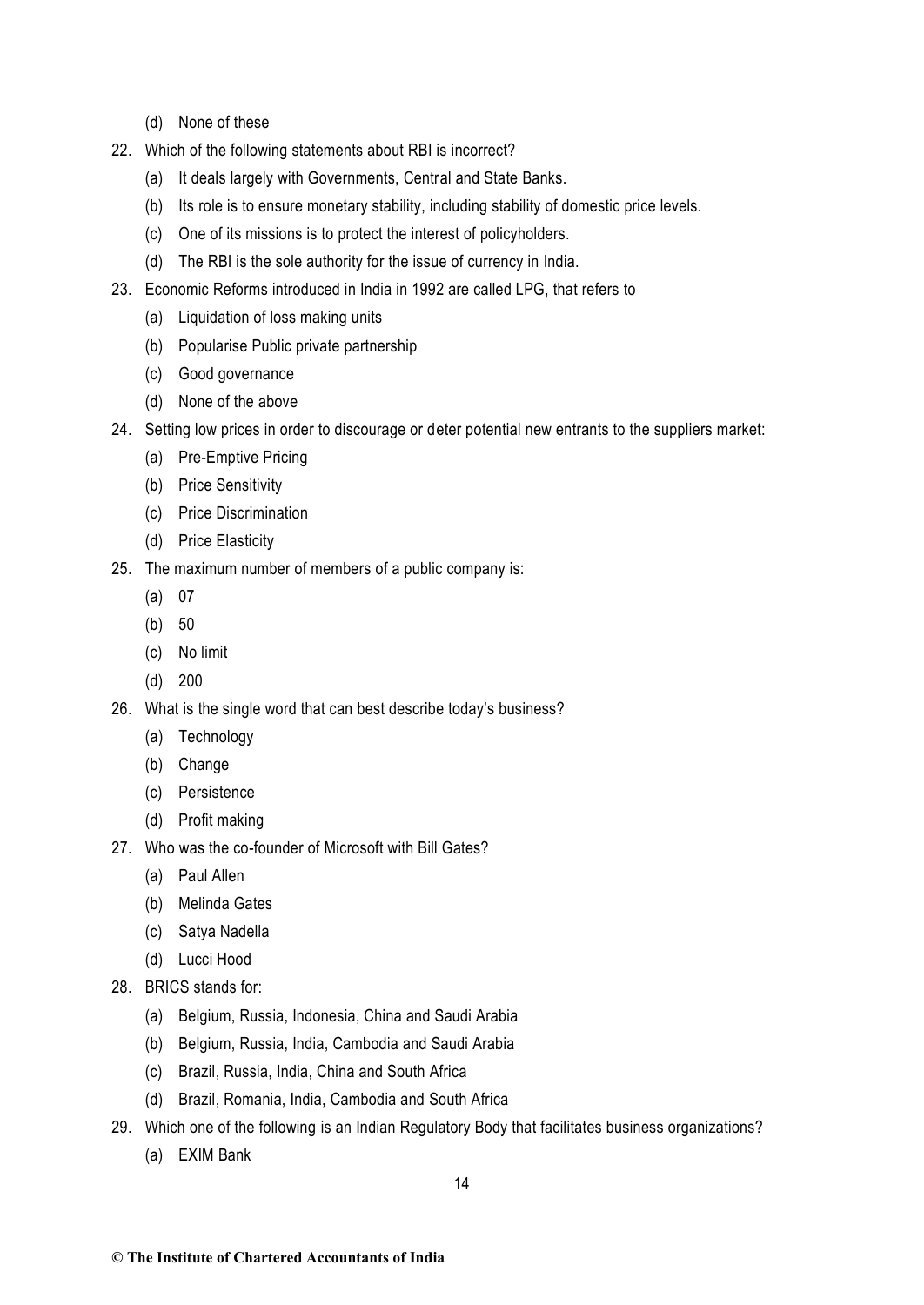- (b) NABARD
- (c) IRDA
- (d) IFCI
- 30. When two or more companies come together to expand their business operations in a newly created entity.
	- (a) Joint venture
	- (b) Acquisition
	- (c) Partnership
	- (d) Merger
- 31. Mark Incorrect:
	- (a) Business has only one motive; profit
	- (b) Plurality of the objective is a modern phenomenon
	- (c) Objective of survival & growth of business are called organics objectives
	- (d) In addition to economic motive, it may have non-economic motives like social, ethical or environmental.
- 32. Competition is beneficial to the competing firms besides benefiting the
	- (a) Intermediaries
	- (b) Customers
	- (c) Producers
	- (d) Financiers
- 33. Burman Shell refineries Ltd. was taken over by Government of India to form:
	- (a) IOCL
	- (b) NTPC
	- (c) ONGC
	- (d) BPCL
- 34. Simplification of trade restrictions related to import is an example of:
	- (a) Globalization
	- (b) Privatization
	- (c) Disinvestment
	- (d) Aggregation
- 35. Who was the regulatory body for controlling financial affairs in India before SEBI?
	- (a) Controller of Capital Issues
	- (b) Reserve Bank of India
	- (c) IRDA
	- (d) Government of India
- 36. \_\_\_\_\_\_ is a strategy that is used to minimize the risk of a particular investment and maximize the returns of an investment.
	- (a) Cap
	- (b) Encryption